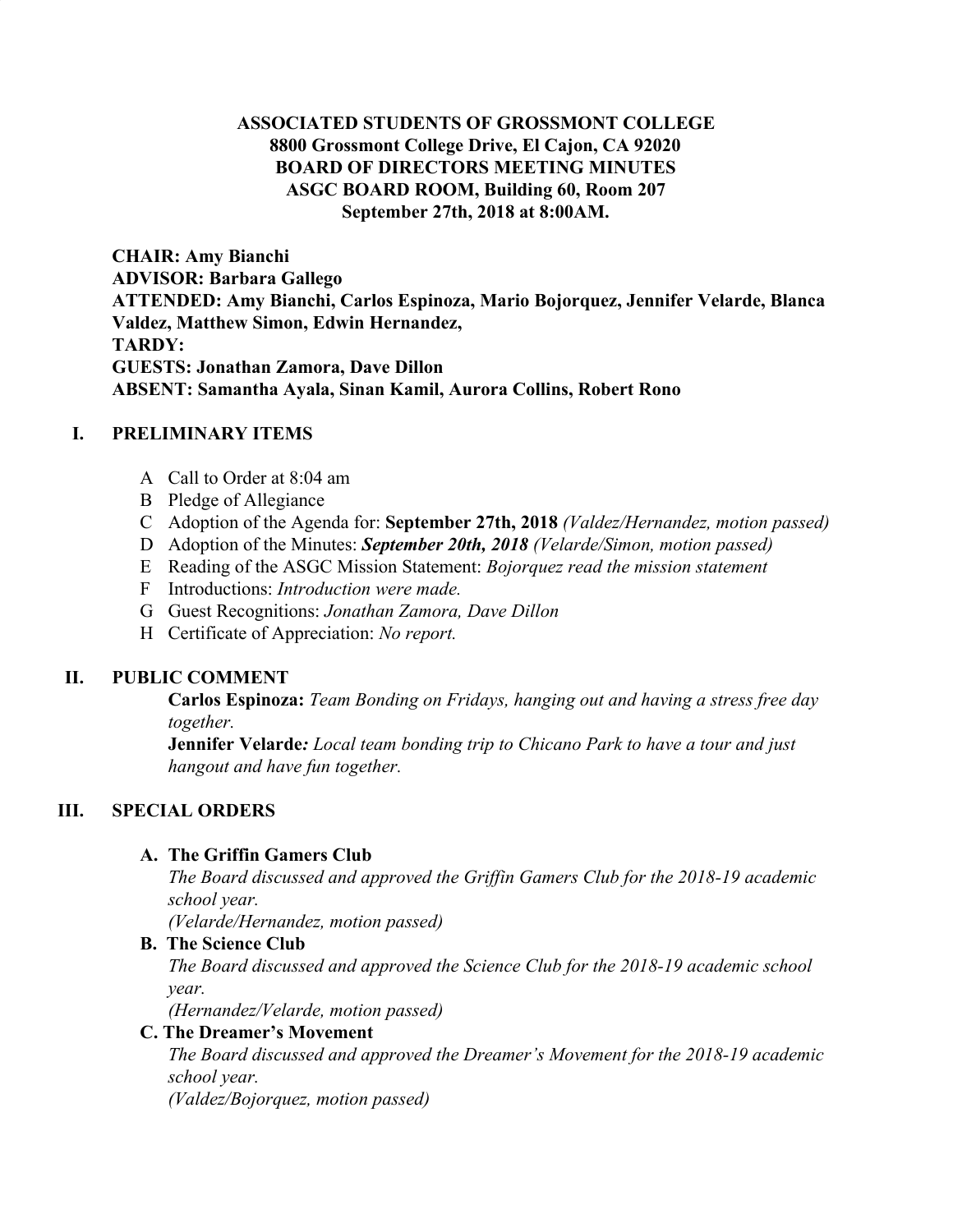### **IV. UNFINISHED BUSINESS**

#### **A. Approval of Board Member : Jonathan Zamora**

*The Board discussed and approved Jonathan Zamoras a Board Member (Hernandez/Simon, motion passed)*

**B. Resetting ASGC Lockers** *The item was struck.*

### **C. General Assembly Resolution**

*The item was struck.*

## **V. NEW BUSINESS**

#### **A. Open Educational Resolutions**

*The Board discussed and heard the presentation from Dave Dillon about Open Educational Resources (OER). Dave Dillon talked about how he was drawn to being involved in OER, how he saw many things that were eye opening about the way textbooks are being distributed in colleges. He also addressed a resolution that was made around 2016 by Canyons, addressing OER and brought it to the Board attention, seeing if it is something the Board would be interested in doing at Grossmont College, (Valdez/Espinoza to extend item by 7 minutes, motion passed)*

### **B. Fall 2018 ASGC Grants**

*The Board discussed the Fall 2018 ASGC Grants Applications. How much clubs could get per grant (\$200-\$500) and who could apply. The application is open to clubs, departments, and organizations on campus. (Espinoza/Hernandez to extend for 5 minutes, Bianchi objected, went to a vote 4/2 ratio, motion did not pass) (Bianchi/Valdez to postpone to October 4th, 2018 meeting, motion passed)*

### **C. Approval of Board Member: Aivan Kakoz**

*The Board postponed the item for October 4th, 2018 meeting. (Espinoza/Velarde, motion passed)*

### **VI. STUDENT REPRESENTATION FEE**

### **A. Poster Room Ink**

*The Board postpone approval for Poster Room Ink to October 4th, 2018 meeting. (Bianchi/Simon, motion passed)*

### **B. 2018 Fall General Assembly**

*The Board discussed and approved the following members to attend the Fall General Assembly: Amy Bianchi, Sinan Kamil, Edwin Hernandez, Matthew Simon, Carlos Espinoza, Jennifer Velarde Casares, Samantha Ayala, Mario Bojorquez, Blanca Valdez and 1 ASGC Advisor: Barbara Gallego.*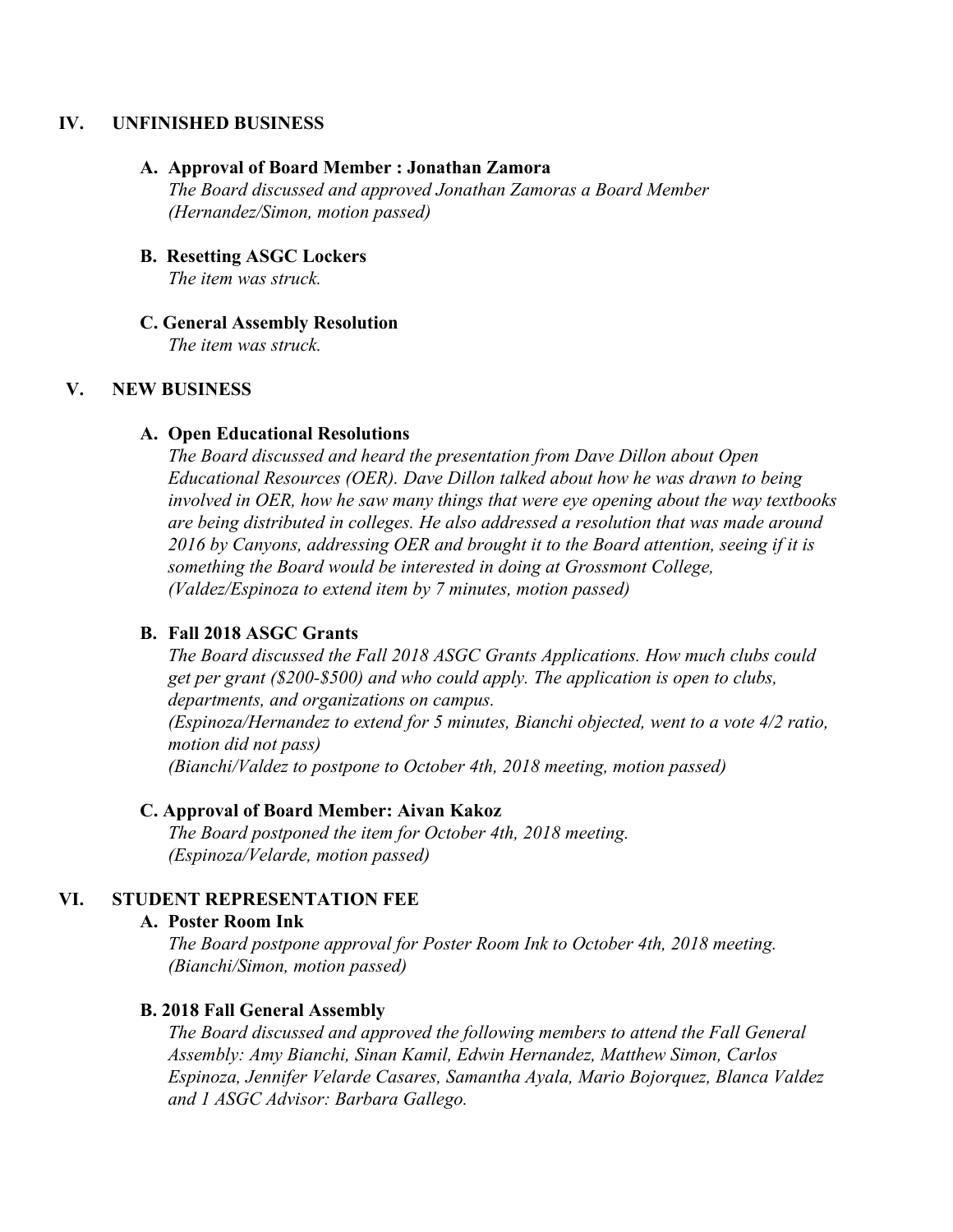*(Simon/Espinoza, motion passed)*

## **VII. REPORTS (2 mins per Member)**

- A Director of Website Development: *No report*
- B Director of Publicity: (Vacant)
- C Director of Campus Activities:(Vacant)
- D Director of Board Affairs: *No report*
- E Director of Student Legislation: *Resolution Packet (mini packets), so Board Members can vote on their own time.*
- F Board Members: **Jonathan Zamora:** *Had questions about being appointed Director of Publicity.*
- G Vice President of Finance: *No report*
- H Executive Vice President: Has been attending a lot of committees, wondering if student can advocate for the academic calendar committee and attend. Wants to do a collage for Gizmo.
- I Student Trustee: *Will try to attend G.O.S.C on Friday, might have OER Training. There are four sessions that students can attend. Students can get a badge of completion and earn credit of professional development (webinar).*
- J *Advisor: Happy with OER presentation, ASGC has an opportunity to advocate for the OER icon to be added to class schedules. If interested in writing a resolution for Grossmont College, contact Barbara or Dave Dillon.*
- K President: *Announced that Alexander Viramontes has stepped down from the Board. Popcorn machine has to be monitored more carefully,* we *cannot let people serve themselves popcorn with the scooper because its a cross contamination hazard. Popcorn needs to be bagged when its done being made.*

# **VIII. INFORMAL DISCUSSION**

**Carlos Espinoza:** *Office training on Tuesday October 2th, 2018, Board Members must attend.*

**Matthew Simon:** *Concerns about ASGC GPA requirements.* **Barbara Gallego:** *Emailed latest revision of the Handbook, to bring it to the G.O.S.C meeting. Please bring your questions and concerns to the meeting.* **Amy Bianchi:** *Billboard in front of the parking structure is empty, any ideas on how to make use of it are up for discussion.*

### **IX. ANNOUNCEMENT OF NEXT MEETING**

*Thursday, October 4th, 2018 at 8:00 AM in the ASGC Board Room*

# **X. ADJOURNMENT**

The meeting adjourned at 9:12 AM